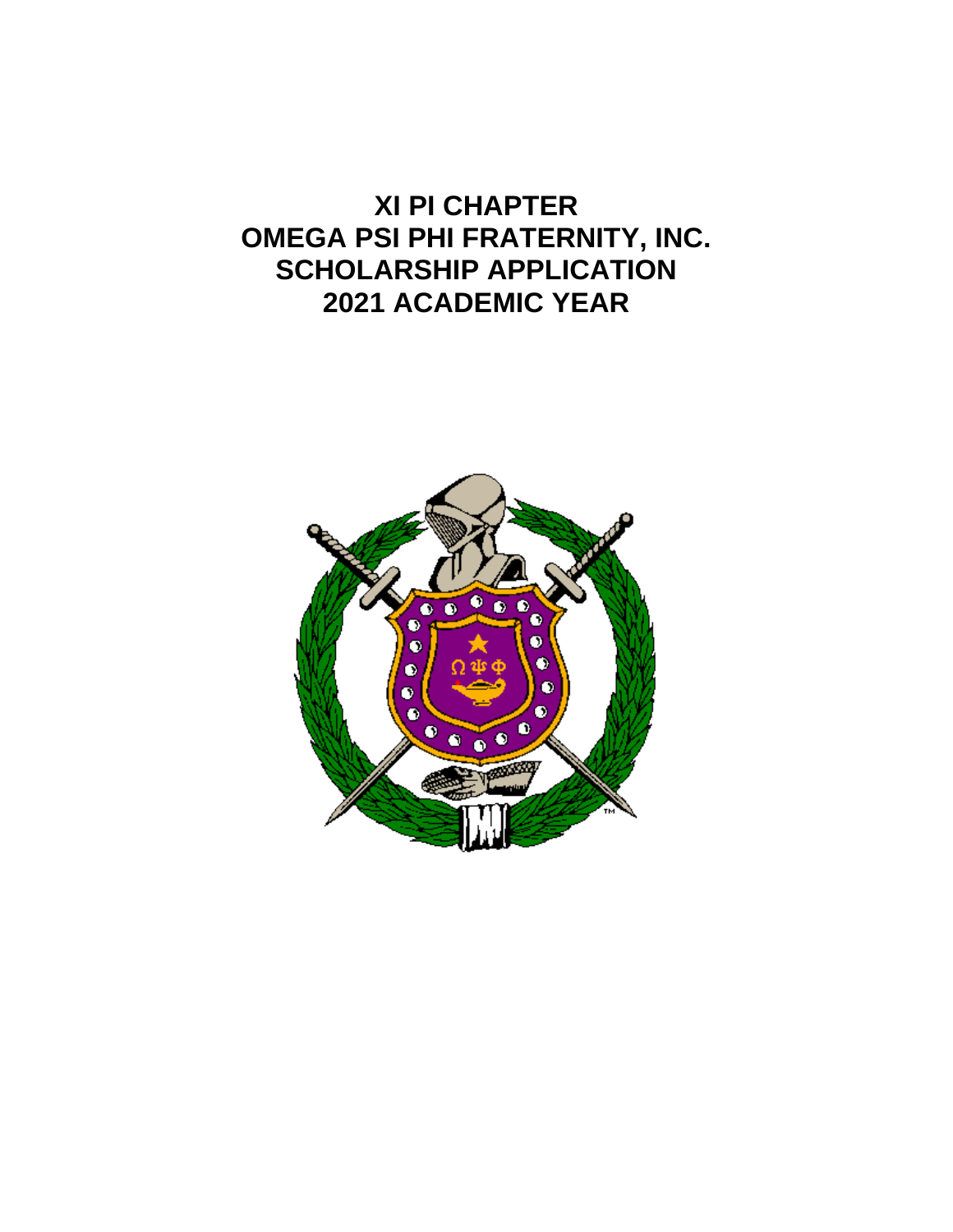

Xi Pi Chapter Omega Psi Phi Fraternity, Inc. **P.O. Box 2288 Colorado Springs, CO 80901**



January 12, 2021

Dear Senior,

The attached scholarship application is available to all Colorado Springs graduating seniors interested in seeking an Omega Psi Phi Fraternity Scholarship. The Omega Psi Phi Fraternity, Incorporated's Samuel C. Hunter, Jr. Memorial Scholarship Program is funded by the Xi Pi (pronounced zye pie) Chapter's Uplift Foundation to assist young people with securing a portion of the funds needed to enter an institution of higher learning.

The submission process requires the successful applicant to present:

- $\triangleright$  Completed scholarship application (Neatly handwritten applications are acceptable);
- ➢ Transcript of high school grades (2.5 average or higher on a 4.0 scale);
- ➢ Three letters: one should be from school counselors stating the degree of 'financial need', and two of recommendation (one from a faculty member and one from a member of your community);
- ➢ Copy of your letter of acceptance from an accredited 4-year college or university.

Scholarships will be awarded on the basis of an applicant's academic record; essay (typed); demonstrated extra-curricular activities, community involvement, leadership ability and financial need. Scholarships awards will range in amounts from \$2,500 to \$5,000. The funds will be forwarded directly to your University for your use upon enrollment. If you are a finalist for a scholarship award, you **may** be asked to participate in a formal interview. Also, should you be chosen to receive a scholarship award, please be available (your parents are welcomed/encouraged to attend) to attend a luncheon at our annual golf tournament on **Saturday, June 26, 2021 at Einsenhower Golf Course, U.S. Air Force Academy.** 

The attached application must be **received** not later than midnight on **Friday, April16, 2021**. The application can be mailed to:

Xi Pi Chapter – Scholarship Committee Omega Psi Phi Fraternity, Inc. P.O. Box 2288 Colorado Springs, Colorado 80901-2288.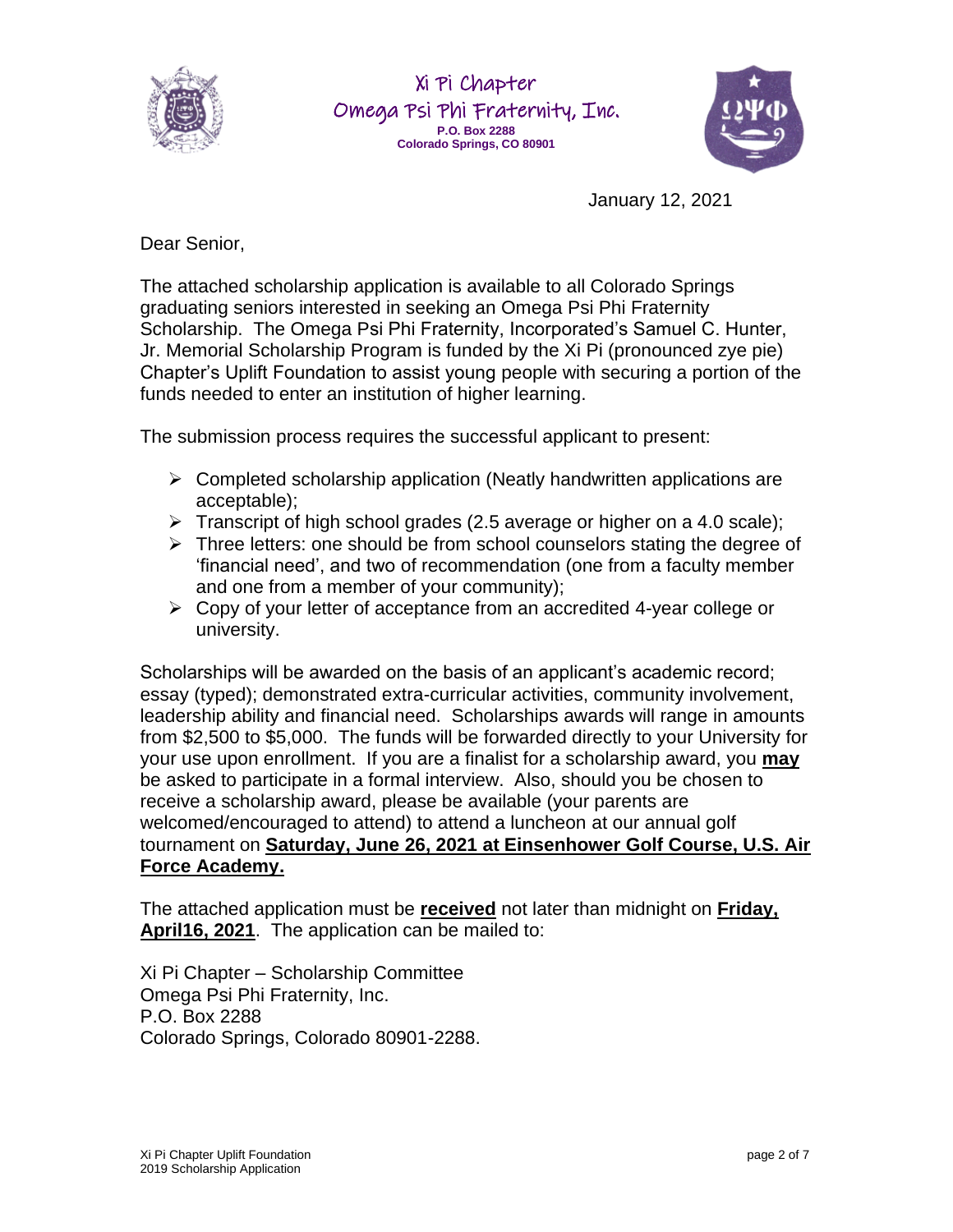

Xi Pi Chapter Omega Psi Phi Fraternity, Inc. **P.O. Box 2288 Colorado Springs, CO 80901**



For more information, including an electronic copy of the scholarship application, please contact Jerald Gatlin at: C: (719) 229-7606; or via e-mail at jjgatlin@hotmail.com

Respectfully,

Jerald Gatlin

Jerald Gatlin Chairman Xi Pi Chapter Uplift Foundation Scholarship Committee

Attachments (2) Brief Description: Xi Pi Chapter, Omega Psi Phi Fraternity, Inc. Xi Pi Chapter Uplift Foundation Scholarship Application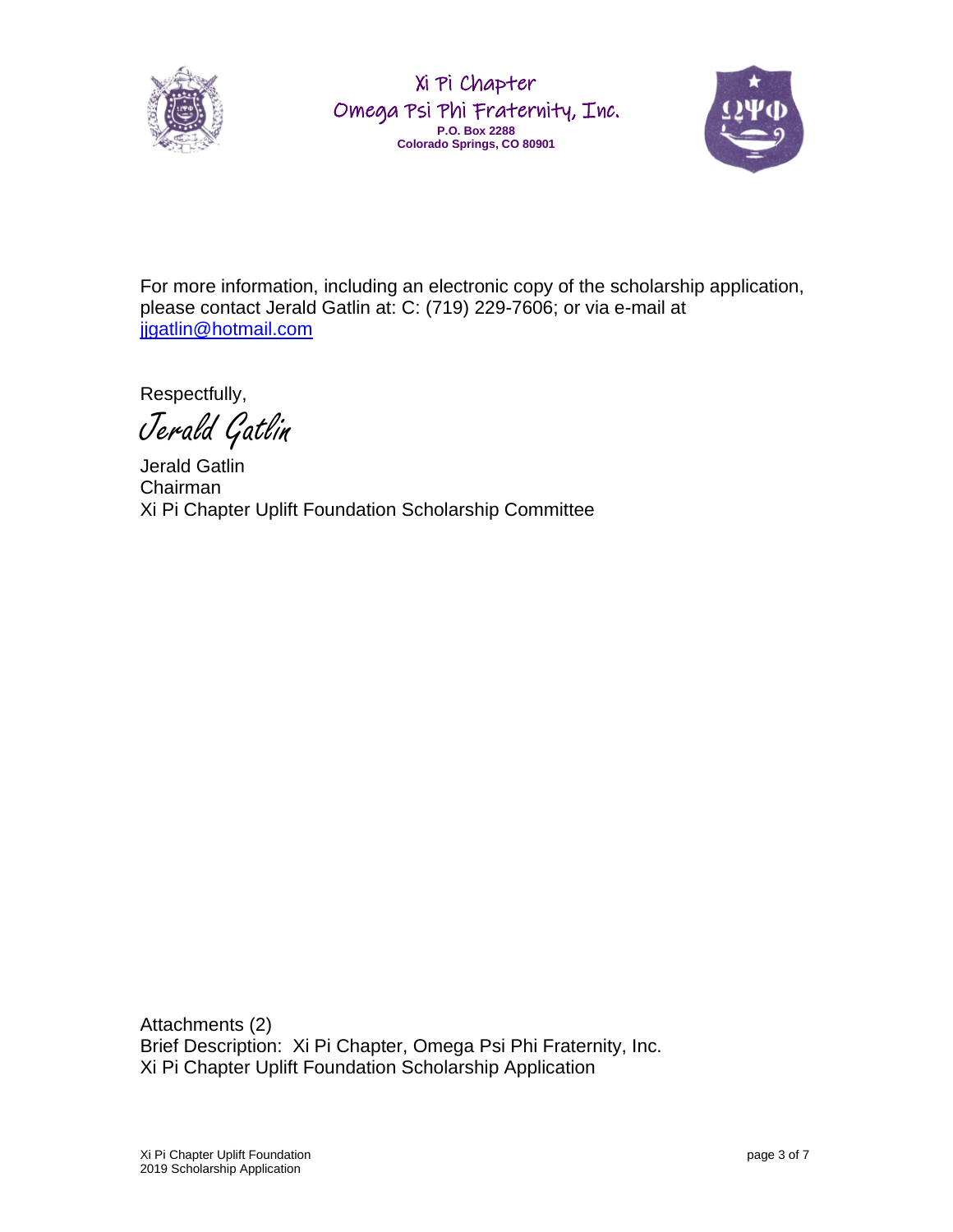



## **Xi Pi Chapter, Omega Psi Phi Fraternity, Inc.**

The Omega Psi Phi Fraternity, Inc. is a social organization founded on the college campus of Howard University in November 1911.

Since its inception, hundreds of undergraduate and graduate chapters alike have been formed across the country to promote our mutual belief in the principles of **Manhood**, **Scholarship**, **Perseverance**, and **Uplift**.

In addition to participation in social programs mandated by the fraternity's International Headquarters, the Xi Pi Chapter of Colorado Springs, CO has worked diligently for over 46 years to help mold the lives of young men and women throughout the city through these local programs:

- ➢ Provision of scholarships to deserving, college-bound youth
- $\triangleright$  Establishment and funding of the Xi Pi Chapter Uplift Foundation Endowed scholarship at Colorado College
- ➢ Support of the annual Omega Psi Phi Community Health Fair
- $\triangleright$  Annual holiday giving programs
- ➢ Active participation in the city's Adopt-A-Park program
- ➢ Regular support of the Care and Share Food Bank of Colorado Springs volunteer programs
- ➢ Weekly participation in Colorado Springs Teen Court
- ➢ Sponsor and participant in the African American Youth Leadership Conference
- ➢ Sponsor and participant in the Educating Children of Color Symposium

Xi Pi Chapter accomplishes its fund-raising activities and community service projects through the Xi Pi Chapter Uplift Foundation, Inc., an IRC 501(c) (3) tax-exempt charity incorporated in the state of Colorado.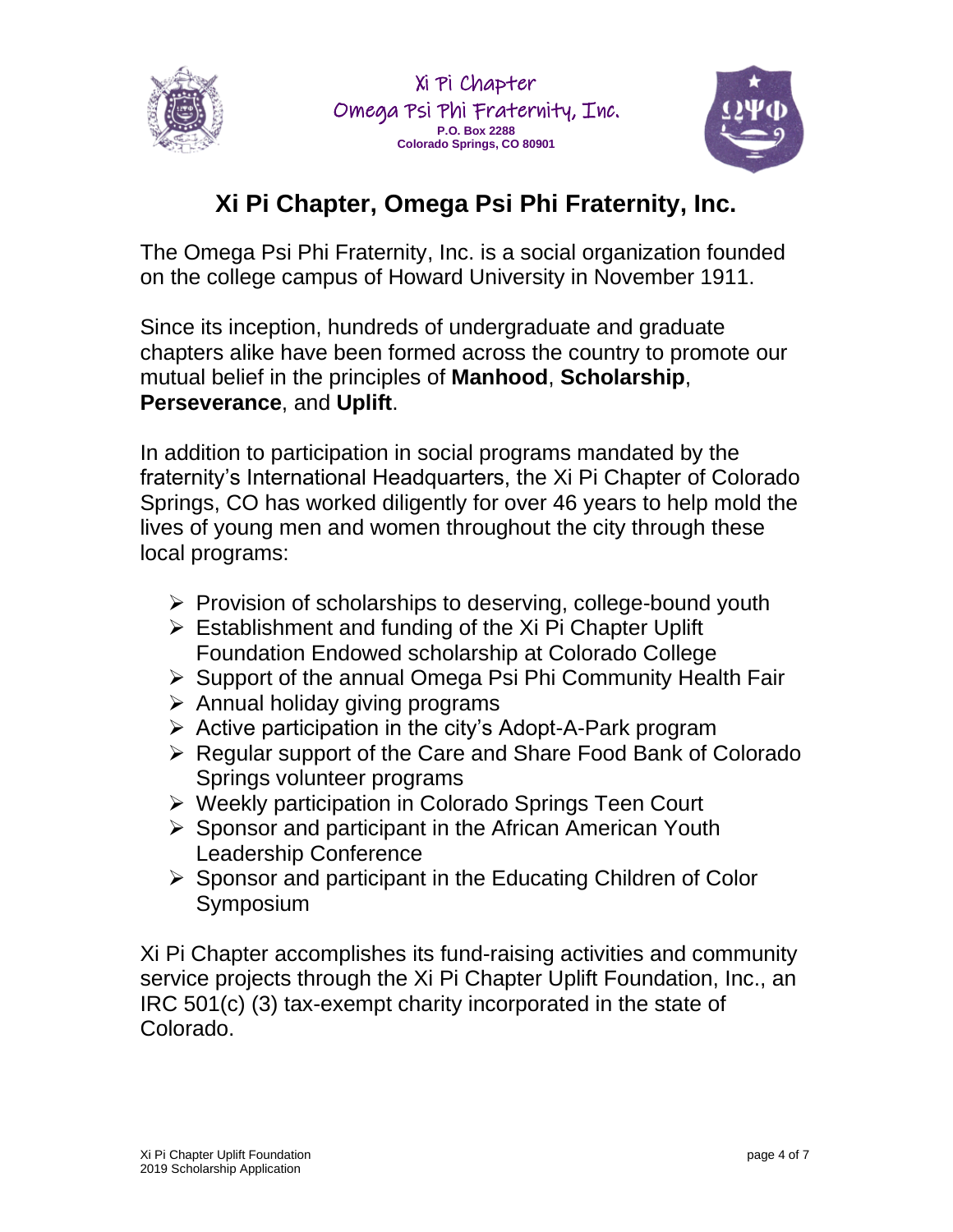



## **Xi Pi Chapter Uplift Foundation 2021 Scholarship Application**

## 1. APPLICANT NAME

| <b>LAST</b>                                 | <b>FIRST</b> | MI |
|---------------------------------------------|--------------|----|
| 2. LOCAL ADDRESS                            |              |    |
|                                             |              |    |
|                                             |              |    |
|                                             |              |    |
|                                             |              |    |
| 5. FATHER (GUARDIAN) FULL NAME              |              |    |
| <b>LAST</b>                                 | <b>FIRST</b> | MI |
| 6. FATHER (GUARDIAN) EMPLOYMENT DESCRIPTION |              |    |
| 7. MOTHER (GUARDIAN) FULL NAME              |              |    |
|                                             |              |    |
| <b>LAST</b>                                 | <b>FIRST</b> | MI |
| 8. MOTHER (GUARDIAN) EMPLOYMENT DESCRIPTION |              |    |

9. TOTAL Number of DEPENDENTS Supported by Parent(s):

\_\_\_\_\_\_\_\_\_\_\_\_\_\_\_\_\_\_\_\_\_\_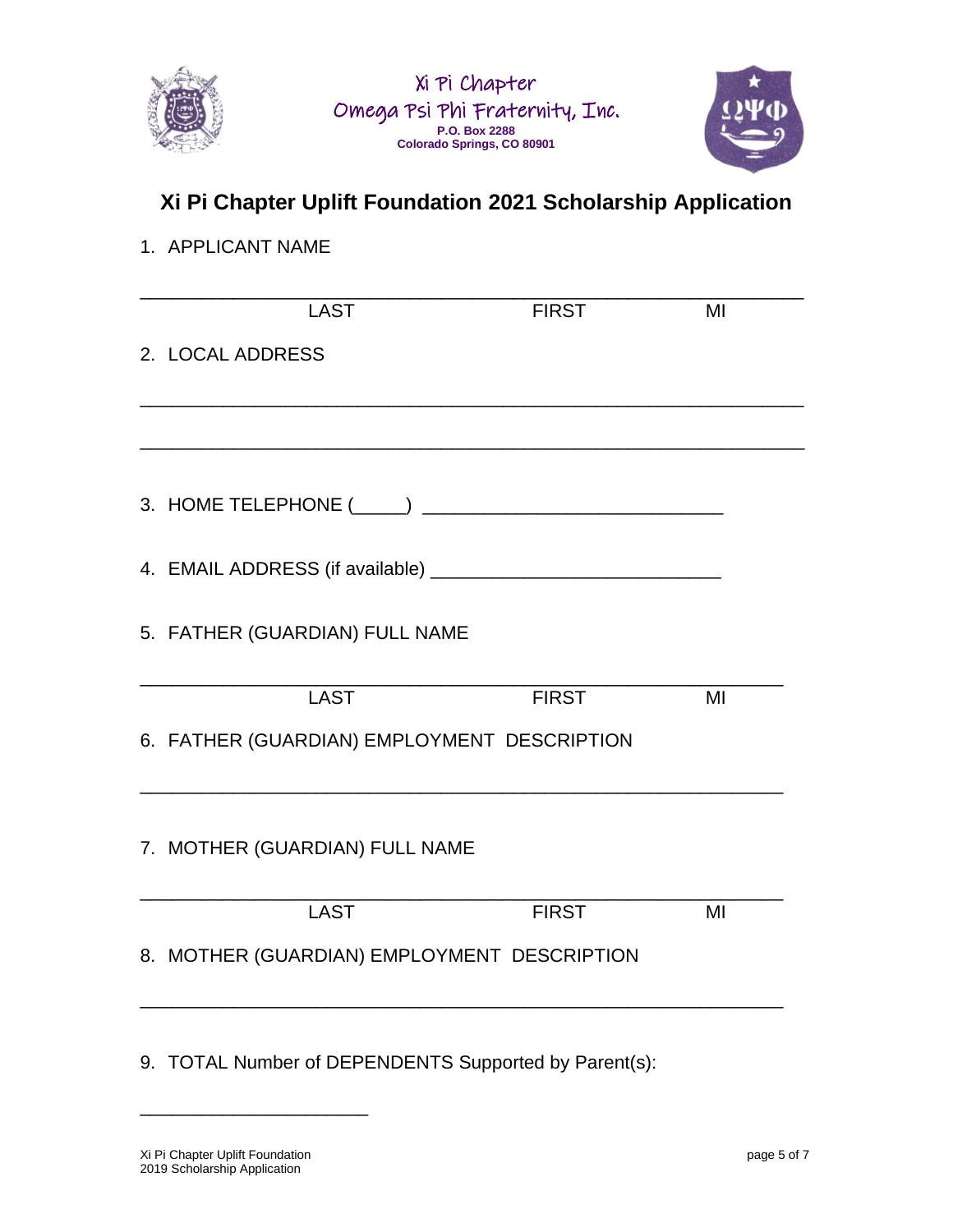| 10. STUDENT GRADE POINT AVERAGE:                                                        |
|-----------------------------------------------------------------------------------------|
| 11. PLEASE LIST ANY HIGH SCHOOL ACADEMIC DISTINCTIONS OR<br><b>HONORS YOU HAVE WON.</b> |
| <b>DISTINCTIONS/HONORS</b>                                                              |
|                                                                                         |
|                                                                                         |

\_\_\_\_\_\_\_\_\_\_\_\_\_\_\_\_\_\_\_\_\_\_\_\_\_\_\_\_\_

NAME (S) AGE (S)

12. LIST THE HIGH SCHOOL EXTRACURRICULAR, COMMUNITY SERVICE AND VOLUNTEER ACTIVITIES IN WHICH YOU ACTIVELY PARTICIPATED, PARTICIPATION DATES, and LEADERSHIP POSITIONS HELD.

\_\_\_\_\_\_\_\_\_\_\_\_\_\_\_\_\_\_\_\_\_\_\_\_\_\_\_\_\_\_\_\_\_\_\_\_\_\_\_\_\_\_\_\_\_\_\_\_\_\_\_\_\_\_\_\_\_\_\_\_\_\_\_

\_\_\_\_\_\_\_\_\_\_\_\_\_\_\_\_\_\_\_\_\_\_\_\_\_\_\_\_\_\_\_\_\_\_\_\_\_\_\_\_\_\_\_\_\_\_\_\_\_\_\_\_\_\_\_\_\_\_\_\_\_\_\_\_

\_\_\_\_\_\_\_\_\_\_\_\_\_\_\_\_\_\_\_\_\_\_\_\_\_\_\_\_\_\_\_\_\_\_\_\_\_\_\_\_\_\_\_\_\_\_\_\_\_\_\_\_\_\_\_\_\_\_\_\_\_\_\_\_

\_\_\_\_\_\_\_\_\_\_\_\_\_\_\_\_\_\_\_\_\_\_\_\_\_\_\_\_\_\_\_\_\_\_\_\_\_\_\_\_\_\_\_\_\_\_\_\_\_\_\_\_\_\_\_\_\_\_\_\_\_\_\_\_

\_\_\_\_\_\_\_\_\_\_\_\_\_\_\_\_\_\_\_\_\_\_\_\_\_\_\_\_\_\_\_\_\_\_\_\_\_\_\_\_\_\_\_\_\_\_\_\_\_\_\_\_\_\_\_\_\_\_\_\_\_\_\_\_

\_\_\_\_\_\_\_\_\_\_\_\_\_\_\_\_\_\_\_\_\_\_\_\_\_\_\_\_\_\_\_\_\_\_\_\_\_\_\_\_\_\_\_\_\_\_\_\_\_\_\_\_\_\_\_\_\_\_\_\_\_\_\_\_

\_\_\_\_\_\_\_\_\_\_\_\_\_\_\_\_\_\_\_\_\_\_\_\_\_\_\_\_\_\_\_\_\_\_\_\_\_\_\_\_\_\_\_\_\_\_\_\_\_\_\_\_\_\_\_\_\_\_\_\_\_\_\_\_

13. FINANCIAL ASSISTANCE – PLEASE PROVIDE A GENERAL STATEMENT INDICATING HOW YOU and YOUR FAMILY PLAN TO PAY FOR YOUR FIRST YEAR OF COLLEGE EDUCATION. At minimum, please include